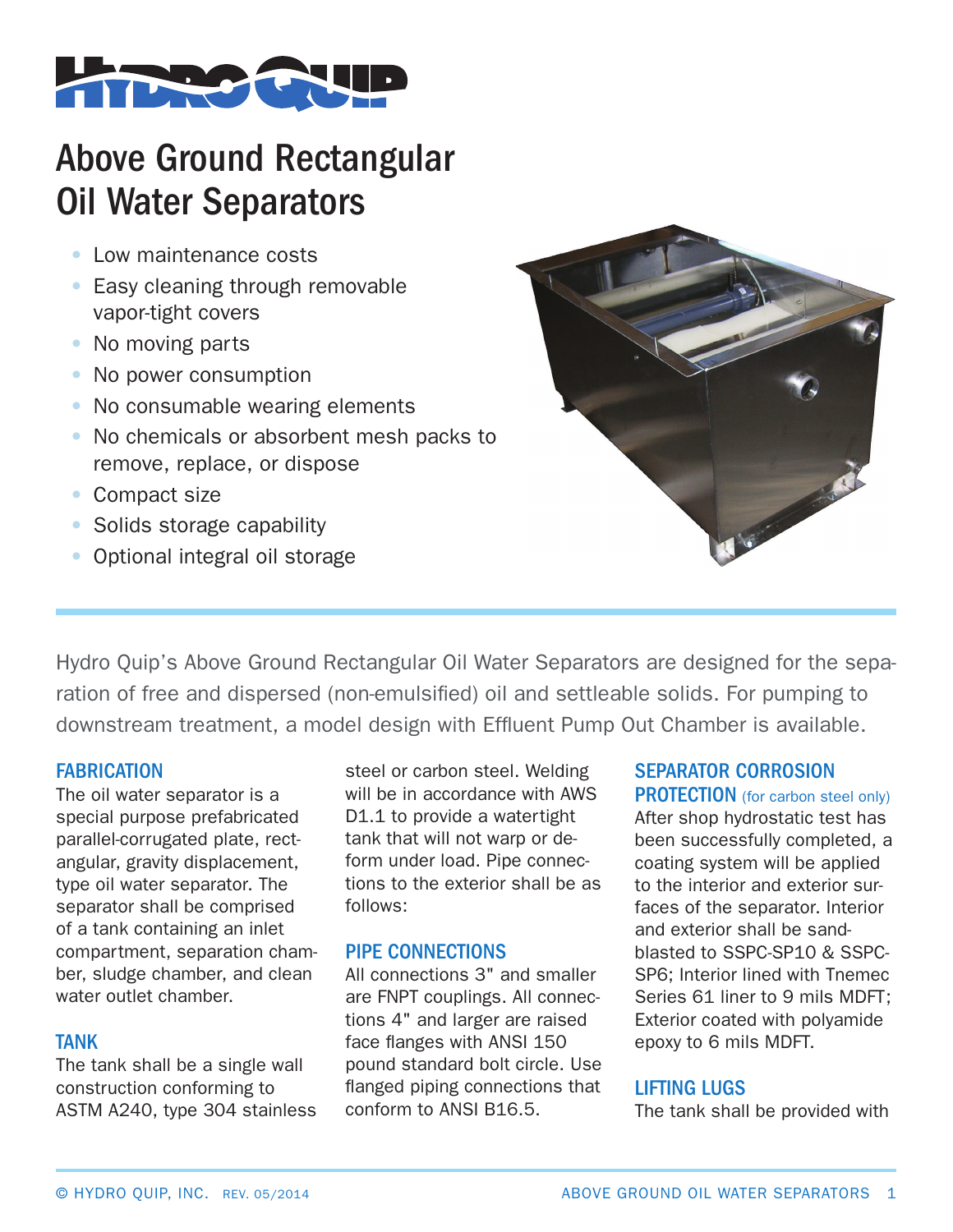properly sized lifting lugs for handling and installation.

#### **COVERS**

The tank will be provided with vapor-tight covers for vapor control. Gas vents and suitable access openings to each compartment will be provided. The covers shall be constructed of marine grade aluminum and will be fastened in place. A gasket shall be provided for vapor tightness. 3⁄8" bolts and threaded knobs will be provided for cover attachment.

#### INLET COMPARTMENT

The inlet chamber shall be comprised of a non-clog diffuser to distribute the flow across the width of the separation chamber. The inlet compartment shall be of sufficient volume to effectively reduce influent suspended solids, dissipate energy and begin separation. The media will sit elevated on top of a sludge baffle.

#### SEPARATION CHAMBER

The oil separation chamber shall contain the appropriate coalescing media specific media specific to your application. The media when installed in crossflow OWS shall meet US EPA Method 1664 Rev. A and also European Standard 858-1 for oil water separators.

#### **BAFFLES**

An oil retention, underflow weir, and overflow weir will be provided. Underflow weir shall be positioned to prevent re-suspension of settled solids.

#### SLUDGE BAFFLE

The sludge chamber shall be located prior to the coalescing compartment for the settling of any solids. It shall also prevent any solids from entering the clean water chamber.

#### OIL SKIMMER

The oil separation chamber will be provided with a rotating pipe skimmer for gravity decanting of the separated oil to an external product storage tank or an optional integral product storage tank. Other various types of skimmers can be provided as an additional option.

#### CLEAN WATER CHAMBER

The tank will be provided with a clean water chamber, which allows the water to leave the separator by gravity flow through the clean water outlet port.

For models using Effluent Pump Out Chamber, water will leave separator by pumped flow. The chamber will be of sufficient volume to turn pump on/off.

#### VENTS

Appropriately sized vents will be provided.

#### ABOVE GROUND SEPARATORS SIZES

Estimated sizes based on standard flow rates, which is dependent on the type of oil.

Configurations can be modified to satisfy your sitespecific requirements.

| <b>Above Ground OWS</b> | <b>Flow Rate</b> | <b>Size</b>    |
|-------------------------|------------------|----------------|
| <b>AGS Series</b>       | up to 20 gpm     | 4' long        |
| <b>AGM Series</b>       | $20 - 60$ gpm    | 5' long        |
| AG Series               | 35-2000gpm       | $6'$ -20' long |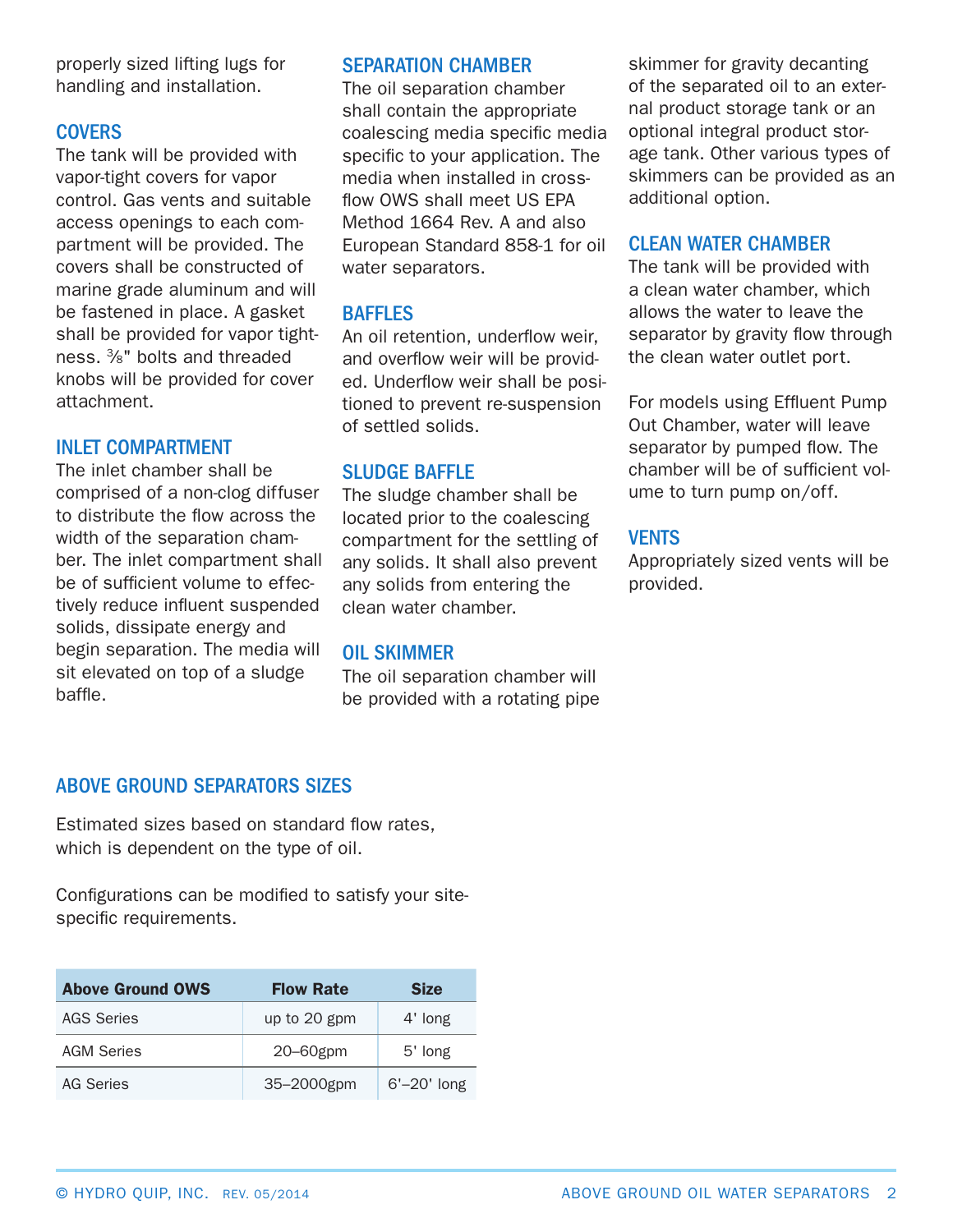## AG MODEL

## **SPECIFICATIONS**

\*Dimensions are approximate and flow rates are dependent on the type of oil, media, and temperature in your application.

| <b>Model</b>      | Flow Rate (GPM) | <b>Diameter</b> | <b>Width</b> | Length     | <b>Height</b> | <b>Capacity (GAL)</b> |  |  |  |
|-------------------|-----------------|-----------------|--------------|------------|---------------|-----------------------|--|--|--|
| <b>AGS SERIES</b> |                 |                 |              |            |               |                       |  |  |  |
| AGS-1             | $2 - 6$         | 2"              | 16"          | 48"<br>28" |               | 60                    |  |  |  |
| AGS-2             | $3 - 11$        | 2"              | 28"          | 48"<br>28" |               | 120                   |  |  |  |
| AGS-3             | $5 - 20$        | 2"              | 40"          | 48"        | 28"           | 180                   |  |  |  |
| <b>AGM SERIES</b> |                 |                 |              |            |               |                       |  |  |  |
| AGM-1             | $3 - 11$        | 2"              | 16"          | 60"        | 28"           | 75                    |  |  |  |
| AGM-2             | $6 - 22$        | 2"              | 28"          | 60"        | 28"           | 150                   |  |  |  |
| AGM-3             | $9 - 33$        | 2"              | 40"          | 60"        | 28"           | 225                   |  |  |  |
| AGM-1-1H          | $6 - 20$        | 2"              | 16"          | 60"        | 40"           | 86                    |  |  |  |
| AGM-2-1H          | $12 - 40$       | 2"              | 28"          | 60"        | 40"           | 172                   |  |  |  |
| AGM-3-1H          | 18-60           | 2"              | 40"          | 60"        | 40"           | 258                   |  |  |  |
| <b>AG SERIES</b>  |                 |                 |              |            |               |                       |  |  |  |
| $AG-2$            | 50              | 3"              | 28"          | 72"        | 40"           | 269                   |  |  |  |
| $AG-3$            | 75              | 3"              | 40"          | 72"        | 40"           | 403                   |  |  |  |
| $AG-4$            | 100             | 4"              | 52"          | 72"        | 40"           | 718                   |  |  |  |
| AG-4-1H           | 150             | 4"              | 52"          | 84"        | 52"           | 837                   |  |  |  |
| $AG-5$            | 200             | 6"              | 64"          | 120"       | 64"           | 1870                  |  |  |  |
| $AG-6$            | 300             | 8"              | 76"          | 120"       | 64"           | 2244                  |  |  |  |
| $AG-7$            | 400             | 8"              | 88"          | 144"       | 64"           | 3141                  |  |  |  |
| AG-7-1H           | 500             | 8"              | 88"          | 144"       | 76"           | 3770                  |  |  |  |
| $AG-8$            | 600             | 10"             | 100"         | 144"       | 88"           | 4308                  |  |  |  |
| AG-8-1H           | 700             | 10"             | 100"         | 144"       | 100"          | 5026                  |  |  |  |
| $AG-9$            | 800             | 10"             | 112"         | 144"       | 100"          | 5655                  |  |  |  |
| AG-9-1H           | 900-1000        | 12"             | 112"         | 168"       | 100"          | 6597                  |  |  |  |
| AG-9-1H-2L        | 1200            | 14"             | 112"         | 192"       | 100"          | 8617                  |  |  |  |
| AG-10             | 1500            | 16"             | 124"         | 192"       | 100"          | 9574                  |  |  |  |
| AG-10-1H          | 2000            | 20"             | 124"         | 216"       | 112"          | 12117                 |  |  |  |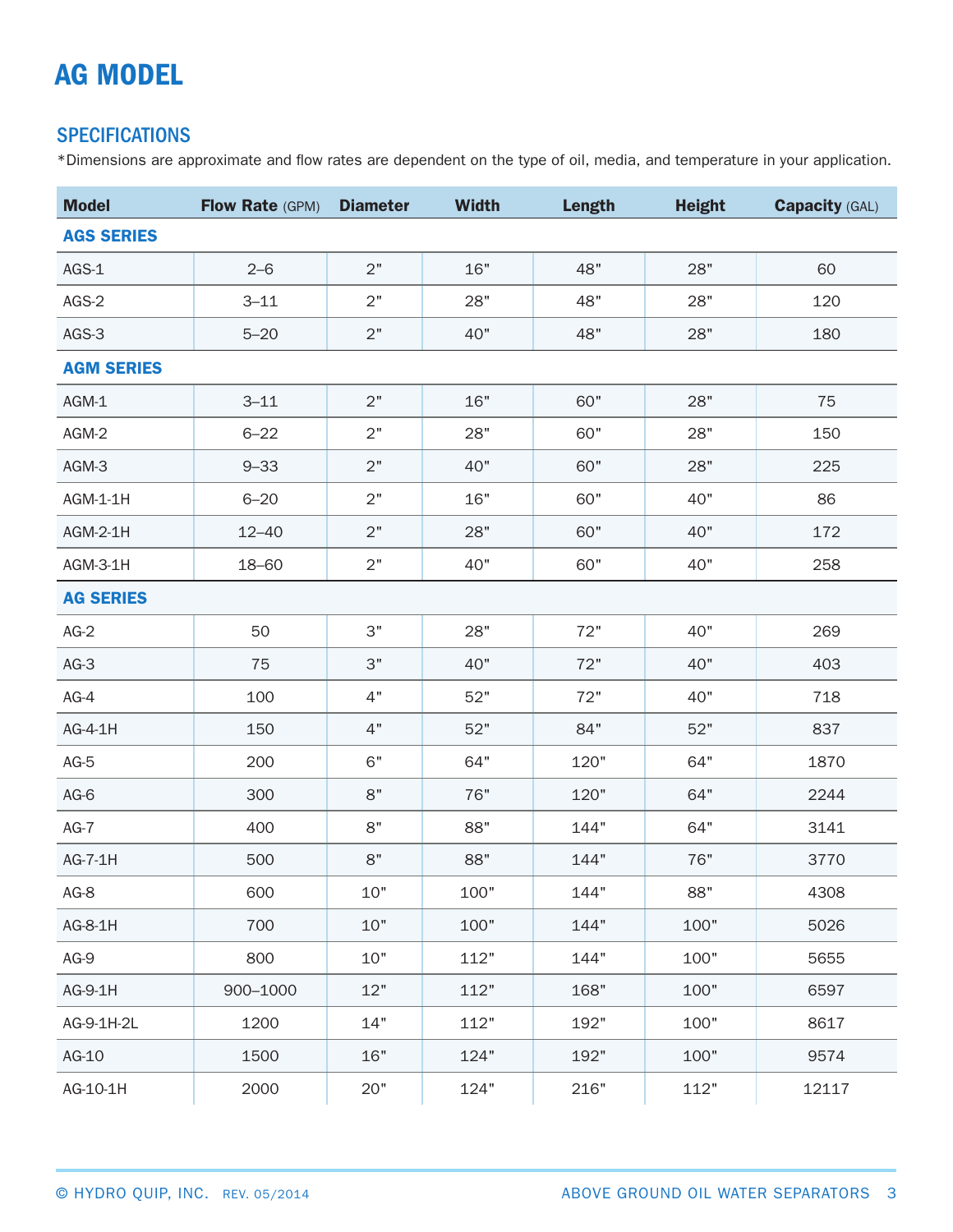## **SPECIFICATIONS**

\*Dimensions are approximate and flow rates are dependent on the type of oil, media, and temperature in your application.

| <b>Model</b>       | <b>Flow Rate</b><br>(GPM) | <b>Diameter</b> | <b>Width</b> | <b>Length</b> | <b>Height</b> | <b>Capacity</b><br>(GAL) | <b>Clean Water</b><br><b>Chamber Capacity</b> |  |
|--------------------|---------------------------|-----------------|--------------|---------------|---------------|--------------------------|-----------------------------------------------|--|
| <b>AGS SERIES</b>  |                           |                 |              |               |               |                          |                                               |  |
| AGS-1SS-30V        | $2 - 6$                   | 2"              | 16"          | 48"           | 48"           | 75                       | 30                                            |  |
| AGS-2SS-60V        | $3 - 11$                  | 2"              | 28"          | 48"           | 48"           | 174                      | 60                                            |  |
| AGS-3SS-90V        | $5 - 17$                  | 2"              | 40"          | 48"           | 48"           | 270                      | 90                                            |  |
| <b>AGM SERIES</b>  |                           |                 |              |               |               |                          |                                               |  |
| <b>AGM-1SS-30V</b> | $3 - 11$                  | 2"              | 16"          | 60"           | 48"           | 105                      | 30                                            |  |
| AGM-2SS-60V        | $6 - 22$                  | 2"              | 28"          | 60"           | 48"           | 210                      | 60                                            |  |
| <b>AGM-3SS-90V</b> | $9 - 33$                  | 2"              | 40"          | 60"           | 48"           | 279                      | 90                                            |  |
| AGM-1SS-36V-1H     | $6 - 20$                  | 2"              | 16"          | 60"           | 58"           | 142                      | 36                                            |  |
| AGM-2SS-90V-1H     | $12 - 40$                 | 2"              | 28"          | 60"           | 58"           | 217                      | 90                                            |  |
| AGM-3SS-150V-1H    | 18-60                     | 2"              | 40"          | 60"           | 58"           | 325                      | 150                                           |  |
| <b>AG SERIES</b>   |                           |                 |              |               |               |                          |                                               |  |
| $AG-2$             | 50                        | 3"              | 28"          | 72"           | 56"           | 419                      | 150                                           |  |
| $AG-3$             | 75                        | 3"              | 40"          | 72"           | 56"           | 628                      | 225                                           |  |
| $AG-4$             | 100                       | 4"              | 52"          | 72"           | 56"           | 1018                     | 300                                           |  |
| AG-4-1H            | 150                       | 4"              | 52"          | 84"           | 72"           | 1287                     | 450                                           |  |
| $AG-5$             | 200                       | 6"              | 64"          | 144"          | 64"           | 2470                     | 600                                           |  |
| $AG-6$             | 300                       | 8"              | 76"          | 156"          | 64"           | 3144                     | 900                                           |  |
| $AG-7$             | 400                       | 8"              | 88"          | 168"          | 64"           | 4341                     | 1200                                          |  |
| AG-7-1H            | 500                       | 8"              | 88"          | 168"          | 76"           | 5270                     | 1500                                          |  |
| $AG-8$             | 600                       | 10"             | 100"         | 180"          | 88"           | 6108                     | 1800                                          |  |
| AG-8-1H            | 700                       | 10"             | 100"         | 192"          | 100"          | 7126                     | 2100                                          |  |
| $AG-9$             | 800                       | 10"             | 112"         | 204"          | 100"          | 8055                     | 2400                                          |  |
| AG-9A-1H           | 900                       | 12"             | 112"         | 204"          | 100"          | 9297                     | 2700                                          |  |
| AG-9-1H            | 1000                      | 12"             | 112"         | 210"          | 100"          | 9597                     | 3000                                          |  |
| AG-9-1H-2L         | 1200                      | 14"             | 112"         | 228"          | 100"          | 12217                    | 3600                                          |  |
| AG-10              | 1500                      | 16"             | 124"         | 246"          | 100"          | 14074                    | 4500                                          |  |
| AG-10-1H           | 2000                      | 20"             | 124"         | 264"          | 112"          | 18117                    | 6000                                          |  |